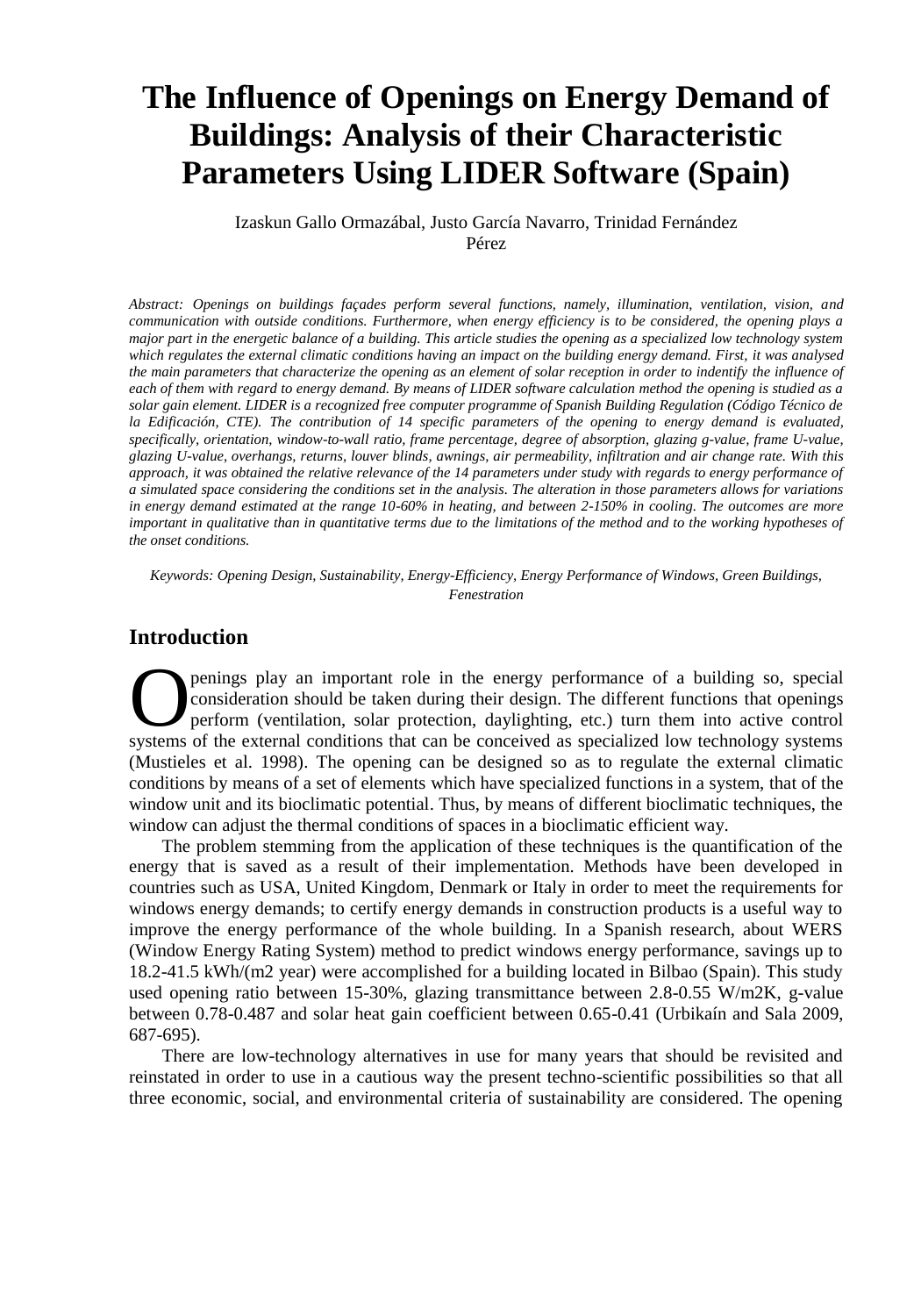designed as a specialized system of low technology can bring great contributions to energy efficiency and also to sustainability. Consequently, it is important to design tools in order to quantify the thermal contribution of the opening to the building without restricting its design possibilities.

This article researches into the opening design from the viewpoint of its contribution to the thermal performance of a building. The aim is to value the contribution to the energy balance of a given space that depends on the opening by means of the analysis of different opening configurations. The main parameters with a potential for improvement of openings as regards a better climatic adaptability of the building are studied. Thus, different opening shapes considering the studied parameters are analysed. The energy demand in heating and cooling systems for the different configurations is calculated; then, their respective outputs are compared and finally the variation percentages of the demand are obtained, associating them with the parameters under evaluation.

This analysis permits to compare the contribution of each parameter to the energy performance of a building. Obtained results may as well be useful when setting up priorities in decision-making processes that affect the design of the openings in a building, both for new buildings as for renovation.

## **Background Information**

Bioclimatic, solar or passive architecture offers environmental conditioning techniques for both heating and cooling that might save about 50% in energy consumption (Yáñez 2008). The average energy consumption per household in one year is estimated to be 13,038 kWh (Cuchí 2010), 1.12 toe per house, which amounts to emissions of  $CO<sub>2</sub>$  of 3.43 tCO<sub>2</sub> per year, considering a conversion factor for oil types A, B or C 3.06 tCO₂/toe (IDAE 2013). Around 50% of this consumption (6,519 kWh) is assigned to space heating and cooling and illumination (Cuchí 2010). According to these estimations, the adoption of construction solutions which included sustainable thermal and lighting good practices would reduce consumption by 3,259.5 kWh, which in turn would imply reducing the emissions of  $tCO<sub>2</sub>$  by 0.86 per household/year. This significant figure encourages the use of these techniques for building refurbishment. Actually, to achieve these figures in renovation is very difficult and complex due to town planning concerns, regulation restrictions, economic and functional demands, and also quantification difficulties. However, encouraging results have been obtained in European research projects on building restoration considering solar energy.

The analysis of 14 pilot projects in several cities in central Europe ascribed to the Solar Heating and Cooling Programme of the International Energy Agency (IEA), Task 20 'Solar Energy in Building Renovation', shows that adopting solar efficiency techniques is clearly cost and effort-effective from the financial, the technical and the architectural viewpoint within the context of comprehensive restoration. The energy savings obtained in those projects were between 3% and 70% (Voss 2000, 291-302). For example, for glazed balconies -one of the systems used- there was an annual energy saving between  $10\n-20 \text{ kWh/m}^2$  and between 5-10 kWh/m<sup>2</sup> of solar gain per square metre of heated surface (International Energy Agency 1999). Another study analyzing the advantages and disadvantages of the passive use of solar energy in buildings demonstrates annual energy savings due to unique solar considerations of restoration of between 10-50 kWh/m<sup>2</sup>(Dalenbäck 1996, 39-50).

With sole regard to solar heating passive systems, three types of basic systems can be found: direct gain, indirect gain and attached sunspace or conservatory (Yáñez 2008). These three systems are similar in that they gain solar radiation through a glazed opening. The interaction of this solar radiation with the other construction elements, forming each system, produces an input of heat energy. In Southern European countries, where winters are often mild, the opening can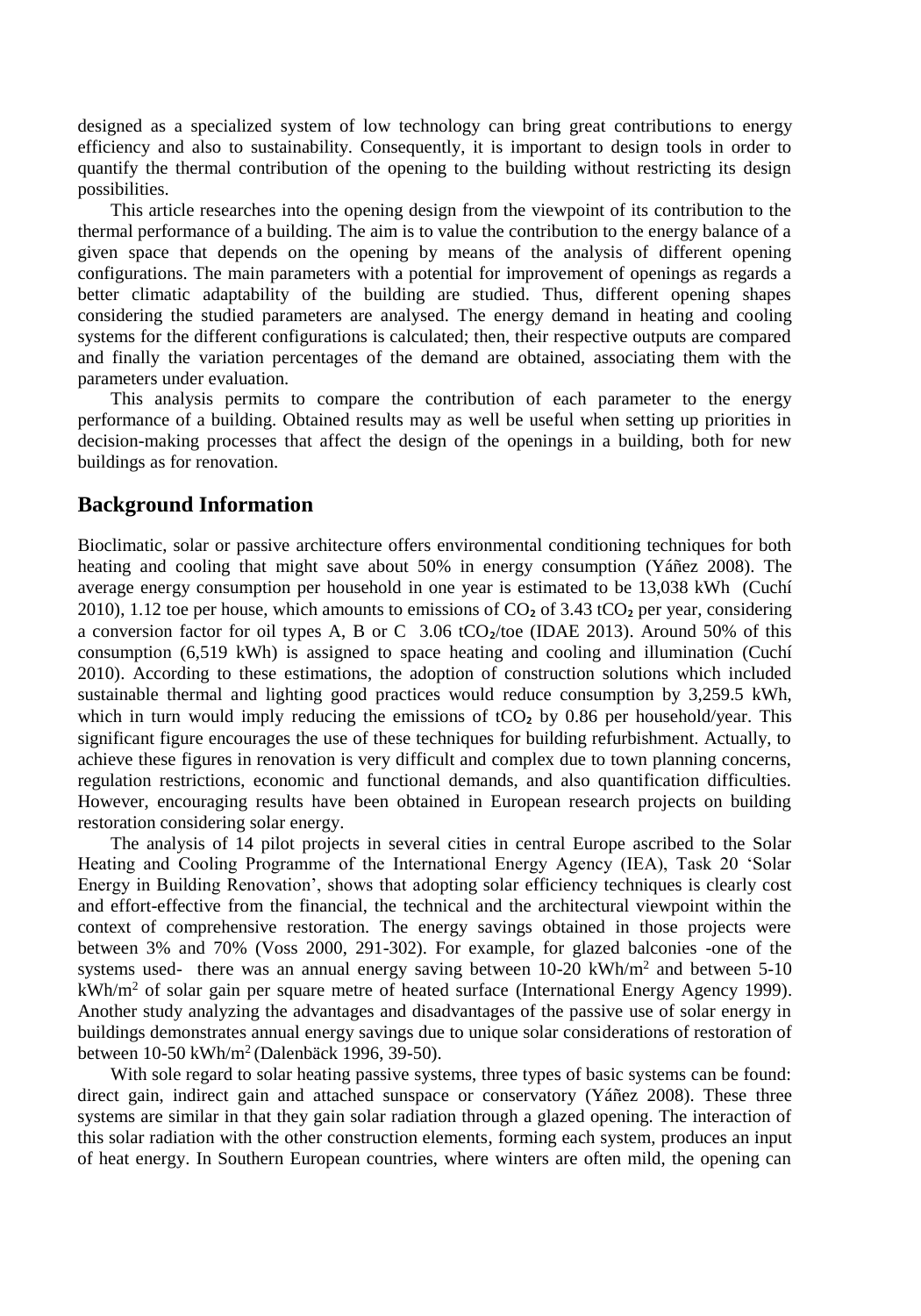prove a source of heat energy and bring on a substantial decrease in energy consumption for heating by means of variations in architectural design.

According to Leal and Maldonado (Leal and Maldonado 2008, 217-227), most windows can be modelled by existing thermal and energy simulation programs. However, it is often difficult to integrate innovative elements in such programs, and the way integration is carried out commonly turns out to be inappropriate. Even when the innovative element can be simulated by the program, it is important to have experimental data to help with the calibration of the models or, if necessary, to develop new simulation models for that element and its integration within the whole simulation of the building. Furthermore, experimental data can be useful to adjust the modelling approach and parameters.

Determining about whether opening elements are traditional or innovative is not so straightforward. It depends, to some extent, on the parameters to be considered when solving the complex problem of the thermal balance of a window. For example, Fissore and Fonseca (Fissore and Fonseca 2007, 3309-3321) have investigated a theoretical model for the thermal performance of a window with a traditional type of indoor protection. By means of experimental analysis, the above mentioned authors calibrate the great variety of parameters that affect the thermal balance of a window to estimate energy savings for different configurations of windows with traditional elements such as blinds and curtains. So, they have detected 24% less heat consumption when using a blind, in comparison to a similar case for a curtain. From experimental results, they established a model that allows calculating the convective heat transfer coefficient and the air flow rate entering to the window cavity formed between the glazing surface and the protection device (Cuevas, Fissore, and Fonseca 2010, 1685-1691).

Air flow effect is not considered in most energy simulation tools. SOLVENT window (Erell et al. 2004, 467-480) is an innovative glazing system concept consisting of a reversible frame, an absorptive glazing and a vertical ventilated channel aimed to improve the balance between visual comfort and energy efficiency of windows. It attempts to reconcile conflicting requirements such as visual comfort and thermal performance, which architectural design has to tackle in Mediterranean countries. In these countries, winters are cold enough to require using solar energy for space heating whereas summer conditions require maximum protection against solar radiation. A computerized tool was developed to assist architects and lighting consultants in different design options. To develop this innovative glazing system it was necessary to install a prototype of SOLVENT window in a PASLINK cell. Monitoring results were used to optimize and validate the model and it was also used in case studies. Theoretical models were supported by performed measurements to achieve realistic results (Leal and Maldonado 2008, 217-227).

# **Methodology**

The different opening configurations analysed in this article do not incorporate innovative elements; they just include variables used in traditional design. Because of that, it is possible to use LIDER software (LIDER v1.0, 1/7/2009) in the calculation of energy demand. LIDER (Limitación de la Demanda de Energía - Energy Demand Limitation) software is used in Spanish Building Regulations to verify energy demand requirements according to Energy Savings Core Document (DB HE) of Technical Building Code (*Código Técnico de la Edificación* - CTE) (IETCC 2010b). LIDER is a recognized computer programme free of charge for public use. The calculation engine of LIDER, CDEEW.exe (Cálculo de Demanda de Energía de Edificios para Windows – Building Energy Demand Calculation for Windows), is the evolution of the simulation software S3PAS developed in *Universidad de Sevilla* (Spain). S3PAS was validated with the International Energy Agency Building Energy Simulation Test (BESTest) (AICIA 2009a). LIDER uses a dynamic and multizone detailed simulation model to perform calculations of heating and cooling needs of buildings. It employs a formalized calculation method that automatically accomplishes calculations for energy demand described in DB HE, starting from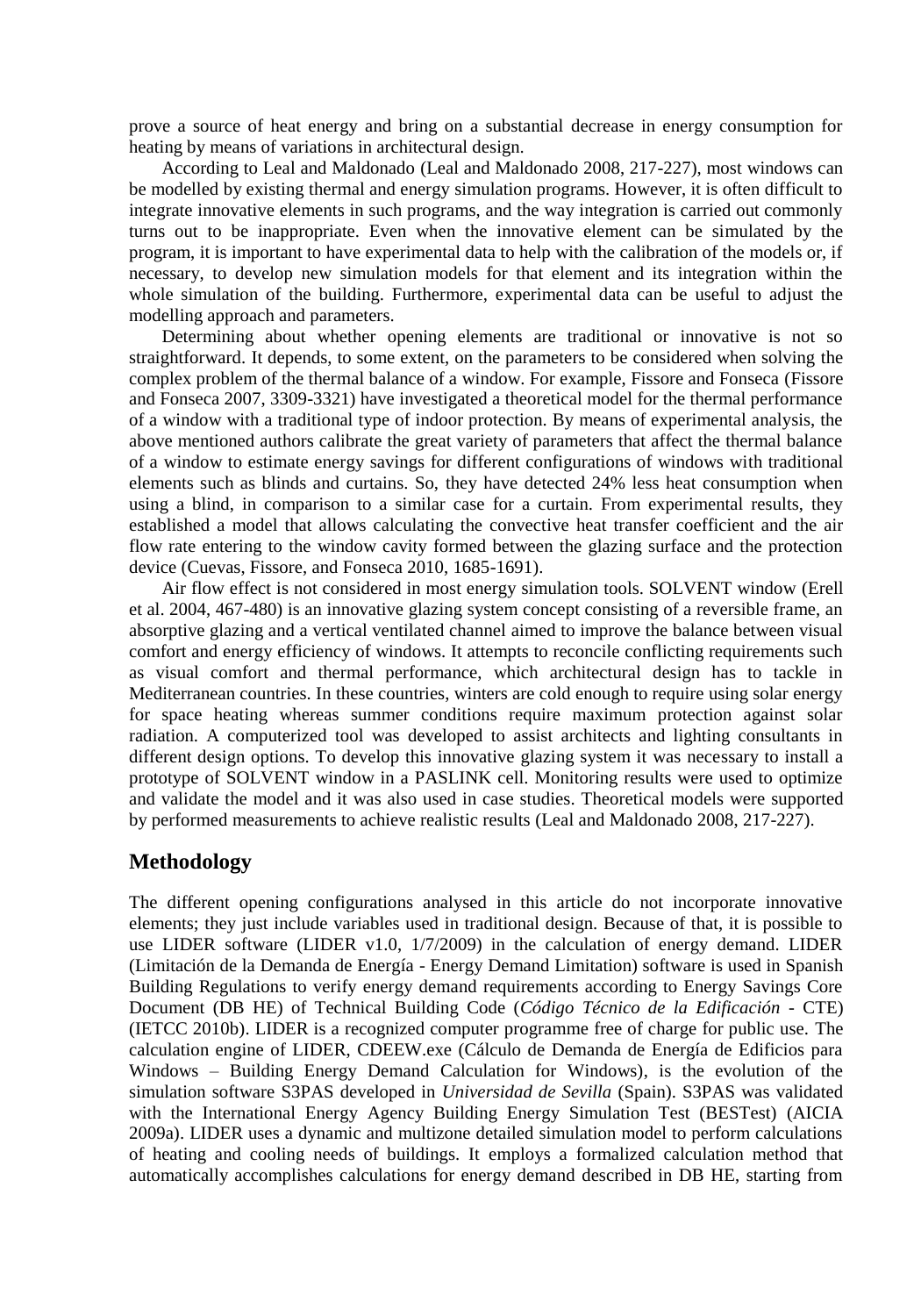building input data. This program allows modifying the values of different characteristic parameters of openings, so it can be used to assess how much those parameters favour or damage the global energy demand of a building.

The object under analysis is a generic space, namely, a cubic space part of a building made of basic construction elements fulfilling basic CTE requirements for the city of Madrid (Spain). Regarding quantification, the analysis has estimated the approximate range of the generic space energy demand dependent on the contribution of the different opening parameters.

Consequently, it might be interesting to validate some of the cases with experimental models such as PASLINK cell to get more realistic results in forthcoming research. Furthermore, it might be worthwhile to investigate on LIDER software limitations concerning the way it models openings within the global simulation of the building.

## *Modeling the Opening in a Generic Space with LIDER Software*

The virtual space is a cube with an opening in one of its vertical envelope elements. The configuration of the opening was modified in different ways and stages so as to analyse the contribution of the opening to the energy demand of that cubic space. Opening construction and geometrical characteristics were changed according to different combinations of the 14 parameters that were analysed to a maximum of 430 different cases. These 14 parameters are: orientation, window-to-wall ratio, frame percentage, degree of absorption, glazing g-value, frame U-value, glazing U-value, overhangs, returns, louver blinds, awnings, air permeability, infiltration and air change rates.

LIDER calculates thermal performance of a building on an hour basis, in transient regime, considering both external and internal conditions and considering the effects of thermal mass (AICIA 2009a). It compares the building under study with a reference building generated by the programme which exactingly fulfills Spanish Regulation requirements. Then it compares both of them giving results in terms of percentages of heating and cooling demand with respect to the reference building, and total percentages of heating and cooling demand of the building in the test.

|                          | <b>Input Data</b>                                                                                                                                                                                                                                                                                                                                                                                                                                                                                                                                                                                                                                                                                                        |
|--------------------------|--------------------------------------------------------------------------------------------------------------------------------------------------------------------------------------------------------------------------------------------------------------------------------------------------------------------------------------------------------------------------------------------------------------------------------------------------------------------------------------------------------------------------------------------------------------------------------------------------------------------------------------------------------------------------------------------------------------------------|
| Climate                  | Climatic zone D3, Madrid (Spain)                                                                                                                                                                                                                                                                                                                                                                                                                                                                                                                                                                                                                                                                                         |
| <i>Operation</i>         | Single-storey house, residential use, hygrometric level 3 or less and air<br>change rate $1/h$                                                                                                                                                                                                                                                                                                                                                                                                                                                                                                                                                                                                                           |
| Construction<br>Elements | Wall (U=0.34 W/m <sup>2</sup> K): Perforated clay brick (d=0.115 m), mortar<br>cement $1000 < p < 1250$ (d=0.015 m), unventilated air cavity (d=0.02 m),<br>polyurethane insulating material $\lambda$ =0.028 W/mK (d=0.060 m), clay<br>brick (d=0.07 m) and gypsum mortar $1000 < p < 1300$ (d=0.015 m).<br>Flat roof (U=0.26 W/m <sup>2</sup> K): Sand and gravel $1700 < \rho < 2200$ (d= 0.050<br>m), expanded polystyrene EPS $\lambda$ =0.032 W/mK (d= 0.10 m), textile<br>protection layer ( $d=0.001$ m), bituminous sheeting ( $d=0.02$ m), textile<br>protection layer (d= 0.001 m), lightweight concrete $p=1000 \text{ kg/m}^3$<br>$(d=0.10 \text{ m})$ and reinforced concrete floor $(d=250 \text{ mm})$ . |
|                          | Floor in contact with earth (U=0.57 W/m <sup>2</sup> K): Artificial stone (d=0.03<br>m), cement mortar $1000 < p < 1250$ (d=0.015 m), expanded polystyrene<br>EPS $\lambda$ =0.037 W/mK (d= 0.04 m), reinforced concrete 2300 < $\rho$ < 2500<br>(d=0.15 m), gravel and sand $1700 < \rho < 2200$ (d=0.25 m) and<br>compressed earth $1770 < \rho < 2000$ (d=0.20 m).                                                                                                                                                                                                                                                                                                                                                    |

Table 1: Climate, operation and construction elements input data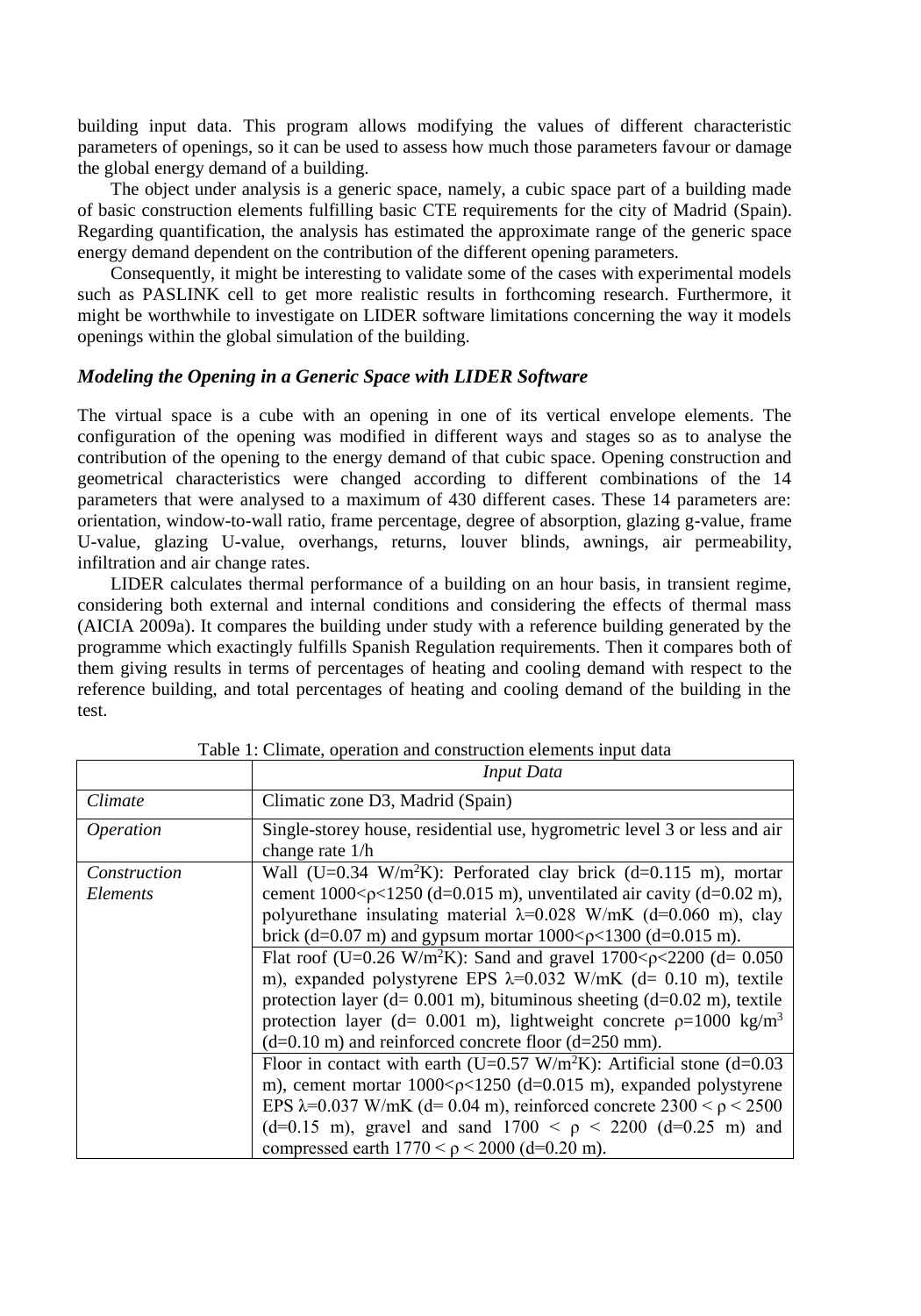The characteristic parameters of openings in the study are those included in current Spanish building regulations, more particularly in the Spanish Building Code (CTE), Energy Savings Basic Document, Section HE 1 'Energy demand limitation'. For methodological purposes, these parameters have been classified in two groups divided in different categories depending on their features. The first group gathers those variables related to intrinsic architectural and constructive properties and the second group those related to architectonic and constructive elements of indoor environmental control.

Regarding the first group, firstly, measurement parameters were analysed, and different sizes of openings were combined with various percentages of frame and glazing, 72 cases in total. Secondly, aspects directly related to solar radiation performance, different degrees of absorption of the frame were combined with varied g-value of glazing, up to 54 cases. Finally, other cases combine materials with different properties: frame types with different U-values and glazing with various U-values and g-values, up to 84 cases.

In the second group, different options of shading protection were combined: overhangs, returns, louver blinds and awnings, up to 171 cases. Finally, parameters related to ventilation were studied, some windows with different air permeability and different infiltration rate were combined (24 cases), and also windows with ventilators and different air change rates according to occupancy patterns (25 cases).

Obtained percentages from each set of cases have been compared for every orientation, calculating the difference between upper and lower values. Thus, an estimation of the degree of variation achieved modifying the parameters in the study is obtained.

### *Description of Studied Parameters and Assigned Values*

The assigned values on each parameter should establish opening configurations with significant differences in order to distinguish the advantages amongst them. Empirical studies such as Fissore's (Fissore and Fonseca 2007, 3570-3581) have shown that, when differences between several window configurations are small, it is not possible to choose one above the others. The parameter values have been selected along with the values included in the Spanish Building Regulation (CTE).

# **Parameters Regarding Dimensions, Direct Solar Radiation Performance, and Materials**

With respect to dimensions, on the one hand the opening proportion in relation to the opaque facade in four window-to-wall ratios has been studied:  $0\n-20\%$ ,  $21\n-40\%$ ,  $41\n-60\%$  and  $>60\%$  (CTE HE 1 Tables 22.2 Limit values of average characteristic parameters) (IETCC 2010b). On the other hand, the fraction of frame with respect to the opening area has been studied: <15%, 15- 30% y 30-50%. These percentages were analysed following Margarita de Luxán's criteria (Luxán 2009).

Regarding parameters related directly to solar radiation performance, the first was orientation. This parameter has also been analysed in all the other categories, but it has been evaluated independently in this case. The orientations were retrieved from the CTE in DB HE1 [15(IETCC 2010b)]: North ( $\alpha$ <60;  $\alpha$ 0≥300), East (60≤ $\alpha$ 0<111), Southeast (111≤ $\alpha$ 0<162), South ( $162 \le \alpha$ 0<198), Southwest ( $198 \le \alpha$ 0<249), and West ( $249 \le \alpha$ 0<300);  $\alpha$ 0 being the angle formed to the right of the North orientation and  $\alpha$  the one to the left (Fig. 1).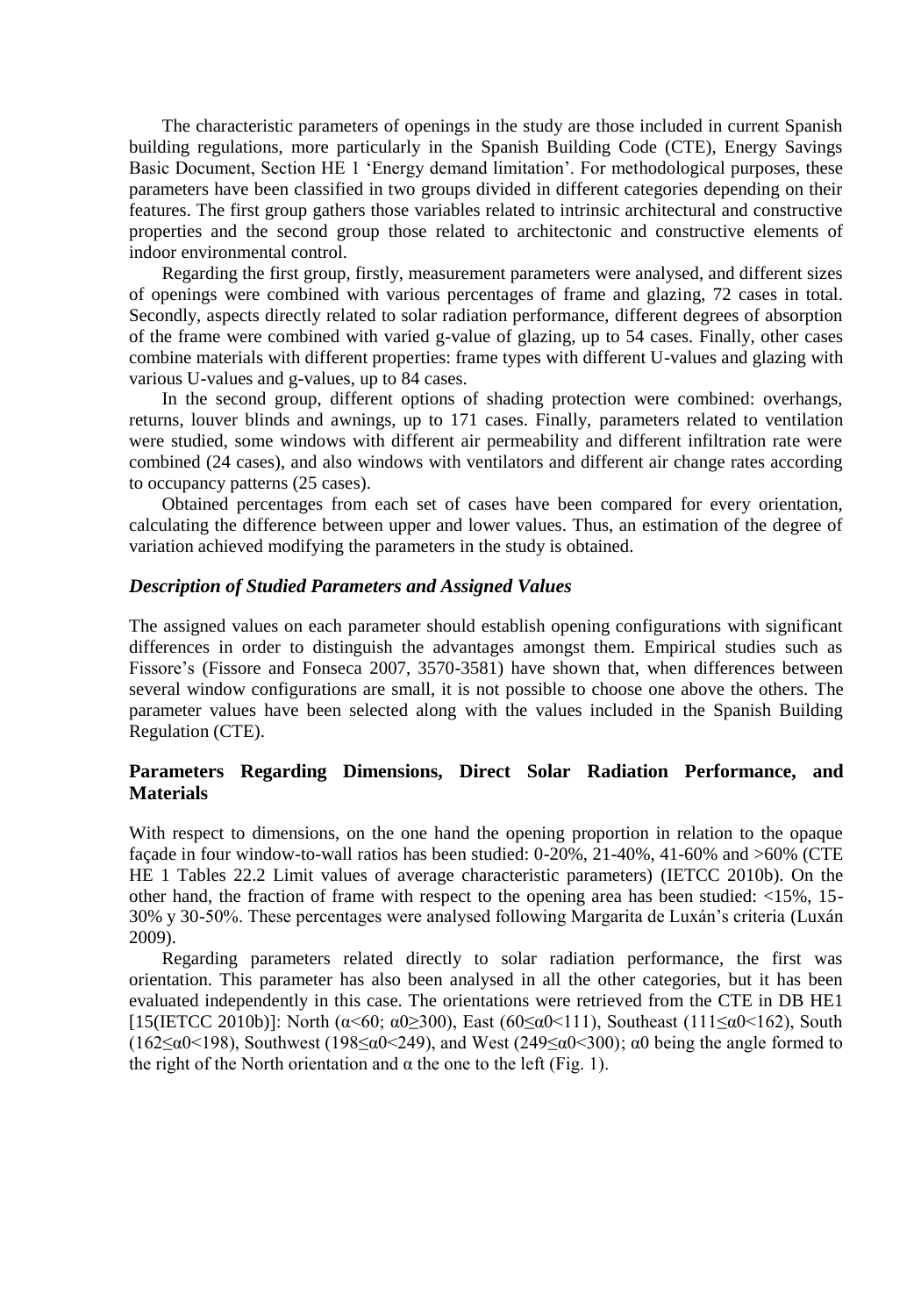

Figure 1: Orientation of façades *Source: CTE DB HE 1 (Figure 3.1)* 

The second parameter of this category is frame degree of absorption, which identifies the frame colour. Values have been selected from Table E.10 Frame degree absorption for solar radiation  $α$ , in the CTE DB HE1 (IETCC 2010b). The following three representative colours of the same range have been selected: light white (0.20), medium beige (0.55) and dark blue (0.95).

Finally, glazing g-value has been evaluated taking values from the classification for colourless glasses of the 'Catálogo de Elementos Constructivos' ('Catalogue of Construction Elements') Section 3.15 Glazings (IETCC 2010a): 0.83, 0.73 and 0.60 that correspond to three types of glazing: single, insulating and low emissive insulating glazing.

All the materials were analysed considering frame U-values, which were selected from LIDER database: wood frame of low-medium density  $U=2.00 \text{ W/m2K}$ , wood frame of high medium density U=2.10 W/m2K, metal frame without thermal break U=5.70 W/m2K, metal frame with thermal break 4-12 mm U=4.00 W/m2K, with thermal break metal frame  $>12$  mm U=3.20 W/m2K, PVC of double cavity U=2.20 W/m2K and PVC of triple cavity U=1.80 W/m2K.

Chosen glazings and their respective U-values and g-values have been two medium standards: glazing  $4(15)4$  with standard internal and external panes (U=2.70 W/m2K, gvalue=0.76) and glazing  $4(15)4$  with low emissivity ( $\leq 0.03$ ) internal pane and standard external pane (U=1.40 W/m2K, g-value=0.43).

#### **Parameters Regarding Shading Components and Ventilation**

Overhangs (horizontal and vertical) have been evaluated following the parameters established in the DB HE of CTE, Appendix E. Table E.11 Shading factor for façade obstructions (IETCC 2010b): D=0.20, 0.50 and 1.00 m; and of L=0.50, 0.80, 1.50 and 2.50 m. D being the distance of the top line of the opening (or side line, in the vertical overhang case) to the line where the overhang begins and L the overhang length (Fig. 2). The same values have been taken for the left side, right side and double side vertical overhangs.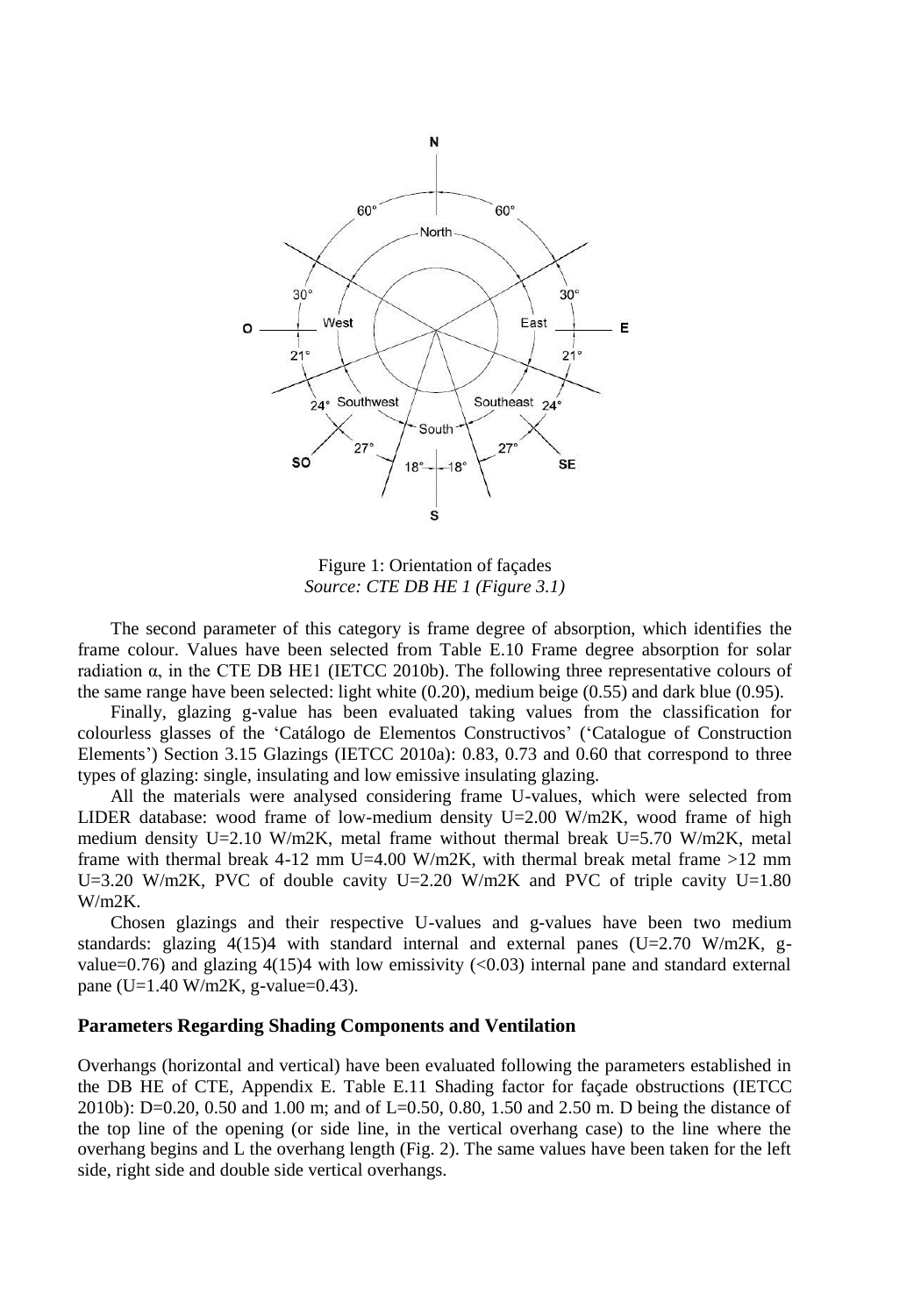

Figure 2: Overhang's Geometry

Source(s): CTE DB HE 1 (Appendix E. Table E.11)

Regarding returns, the following values have been handled: 0.10, 0.15, 0.295, 0.60 and 1.35 m. Although, the last two values exceed the wall thickness where the opening is positioned, this possibility of setting back the opening beyond that limit has also been studied, because an adequate design might make it possible.



Figure 3: Awnings' geometry *Source(s): CTE DB HE 1, Appendix E. Table E.14* 

The vertical and horizontal louver blinds have been shaped with the following values: slat inclination angle  $0^\circ$ ,  $30^\circ$  and  $60^\circ$ , with a depth of 0.05 m and separation distance between slats 0.03 m.

Finally, the awnings were analysed following the two cases in CTE Appendix E Table E.14. Some difficulties have arisen in its modelling as LIDER does not take this analysis into consideration. Awnings and overhangs were simulated with different inclination angles  $(\alpha=30^{\circ})$ , 45° and 60° - type A;  $β=75°$ , 67°, 5° and 60° - type B) (Fig. 3). However, this analysis is inaccurate in terms of transmissivity.

Frame air permeability ranges considered limit values according UNE-EN 12207:2000 (AENOR 2000) classification for permeability of frames: type 1 (50 m<sup>3</sup>/h m<sup>2</sup>), type 2 (27 m<sup>3</sup>/h m<sup>2</sup>), type 3 (9 m<sup>3</sup>/h m<sup>2</sup>) and type 4 (3 m<sup>3</sup>/h m<sup>2</sup>).

Infiltrations have been included as additional increments on the air change rates required of 0.50/h, 1/h and 2/h.

The basic requirements of ventilation regarding air renovation rates have been evaluated following the criteria in the Basic Document HS 3 of Indoor Air Quality in the CTE (IETCC 2010c). The generic space has been considered as a room that must provide fresh outside air supplied through the window, for this reason U glazing has been penalized, calculating a new U value for this purpose (Ventilator U=3.90 W/m2K, model THL 100 of RENSON). LIDER program does not include data for these devices. The minimum ventilation rate required has been calculated for three cases of occupation: small bedroom,  $(1 \text{ person} - 5 \text{ l/s} = 0.67/h)$ , main room  $(2 \text{ l/s} = 0.67/h)$ people – 10  $1/s = 1.33/h$ ) and living room (4 people – 12  $1/s = 1.6/h$ ).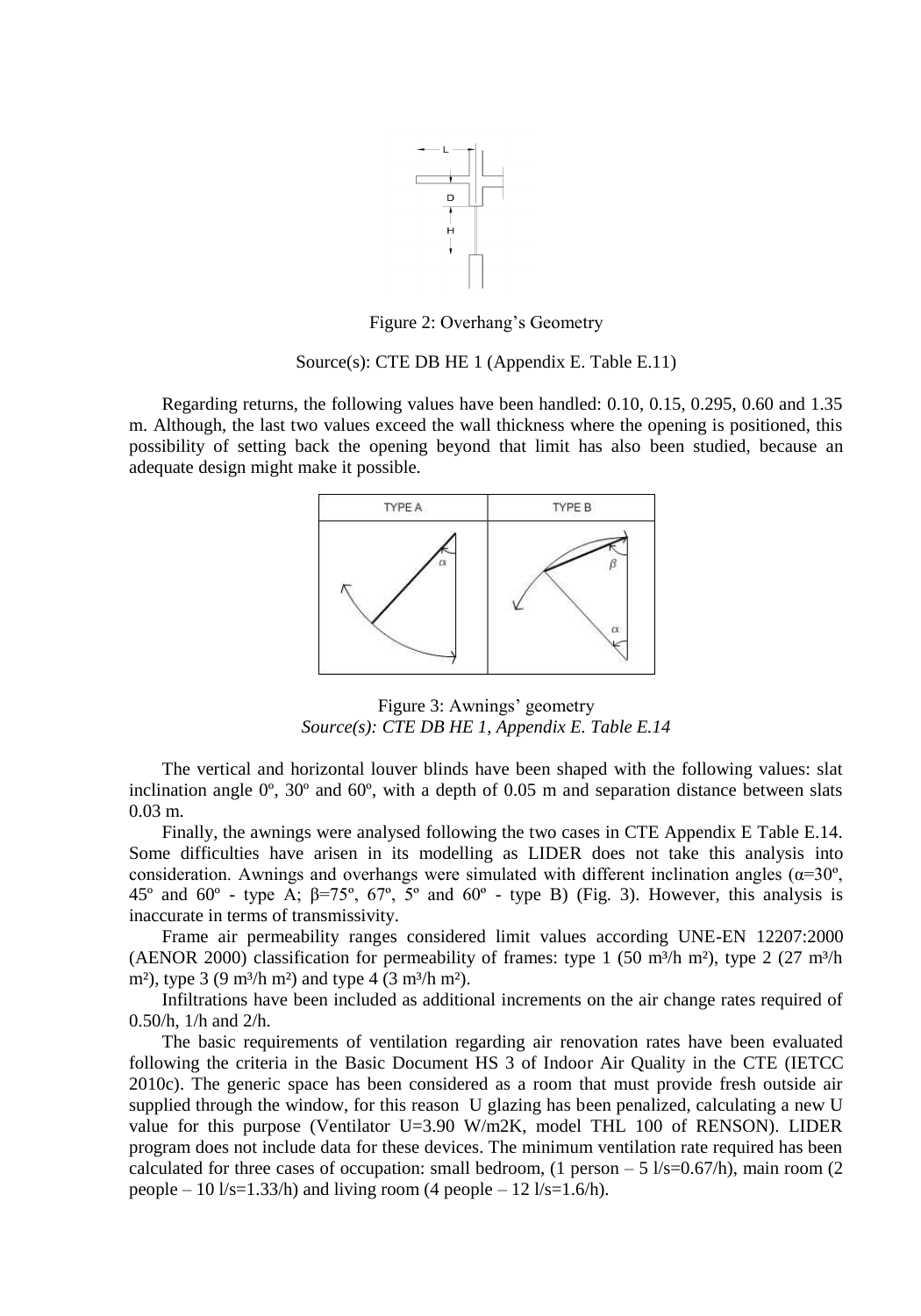## **Results**

LIDER has calculated heating and cooling energy demand of the 430 cases described in section 2. After that, for each category and by orientation, the differences between demand percentages for heating and cooling due to the modifications in the parameters under analysis have been calculated. The calculated differences correspond to maximum values of energy demand variation, as minimum and maximum demand results for each category have been considered when calculating them. These differences, obtained in percentage units, have been analysed in terms of potential, that is to say, considering them as the reduction in energy demand that might exist if studied parameters are carefully considered when openings are being designed. Table 2 shows the results corresponding to the group of variables related to intrinsic architectural and constructive properties in terms of potential variation in heating and cooling energy demand due to modifications in this group, and Table 3 shows the results related to architectonic and constructive elements of indoor environmental control in the same terms, but for the parameters of this second group.

In general, the best results with regard to the main potential performance on energy demand are those for cooling demand. Furthermore, they are better in the group of variables related to opening intrinsic properties than in the control elements one.

Table 2 shows how the main potential performance is in the dimensional category for cooling demand. The obtained variation percentages stand around maximum values of 140% in orientation W, E, SW and SE (from greater to lower potential), and around minimum values of 65% in S and N. On solar radiation performance category the results for cooling are between a maximum of 47% (E) and a minimum of 23% (N), whereas on materials category cooling results range from 43% (W) to 21% (N). From these results, the most noteworthy are the following: cooling demand might be reduced up to 149% acting over parameters of dimensions category (W), up to 47% acting over parameters of solar radiation category (E) and up to 43% acting over parameters of materials category (W).

With regard to heating demand, the variation reaches maximum values between 15-18% in the South in the three categories (dimensions, solar radiation performance and materials), followed very close by SE and SW. And minimum values around 5-9% in the other orientations (N, E and W) for the three categories. From these results we can conclude that heating energy demand might be reduced up to 18% acting over the dimensions category, up to 15% acting over solar radiation category and up to 15% over materials categories.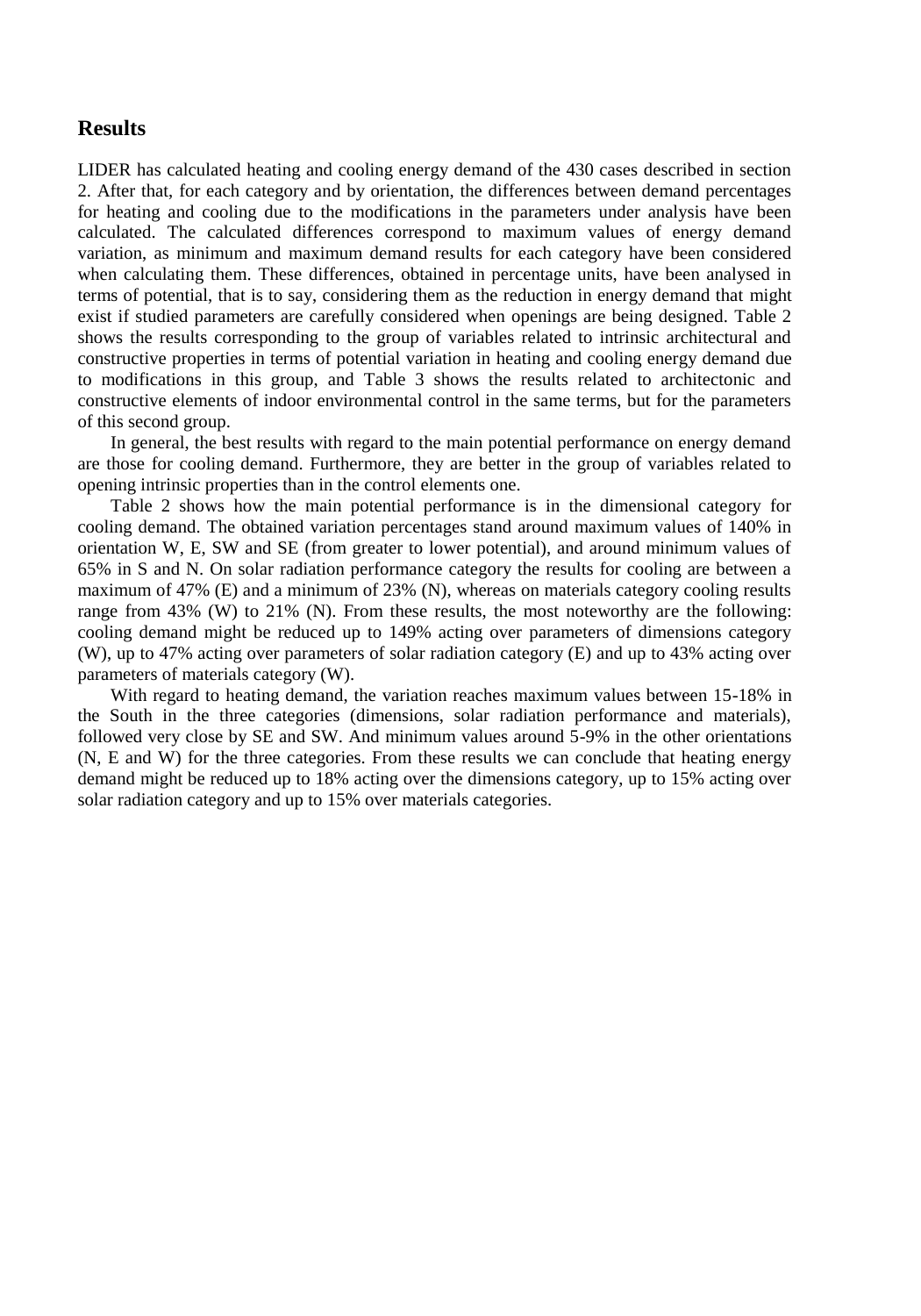| $\Delta$ % Energy           | <b>North</b> | East | <b>Southeast</b> | <b>South</b> | <b>Southwest</b> | West | Average |
|-----------------------------|--------------|------|------------------|--------------|------------------|------|---------|
| <b>Dimensions</b>           |              |      |                  |              |                  |      |         |
| <b>Heating</b>              | 7            | 8    | 16               | 18           | 16               | 7    | 12      |
| Cooling                     | 64           | 143  | 138              | 68           | 142              | 149  | 117     |
| Solar radiation performance |              |      |                  |              |                  |      |         |
| <b>Heating</b>              | 5            | 9    | 13               | 15           | 12               | 8    | 10      |
| Cooling                     | 23           | 47   | 46               | 39           | 37               | 38   | 38      |
| <b>Materials</b>            |              |      |                  |              |                  |      |         |
| <b>Heating</b>              | 5            | 8    | 13               | 15           | 12               | 7    | 10      |
| Cooling                     | 21           | 41   | 40               | 35           | 37               | 43   | 36      |

Table 2: Potential variation of heating and cooling energy demand obtained acting over intrinsic architectural and constructive properties of openings

Table 3 shows how the best performance is obtained on the shading components for cooling demand. Values obtained in the case of horizontal and vertical louver blinds are around 80% for all orientations (except for N, which is not analysed), followed by percentages around 55% for awnings, 45% for overhangs, and 15% for returns. From these results, the most noteworthy are the following: cooling energy demand might be reduced up to 85% using horizontal (E, W) and vertical louver blinds (E, SE), up to 63% using awnings (E, W), up to 47% using overhangs (SE) and up to 16% using returns (SE). The worst results are for ventilation, between 0.20-2.00%.

With regard to the heating demand, the best results are again for horizontal and vertical louver blinds, with values fluctuating around 45%, followed by awnings around 25%, overhangs with percentages between 10-20%, returns between 5-12%, and finally, ventilation between 4- 11%. That indicates potential reductions of heating energy demand up to 63% (S) using properly horizontal and vertical louver blinds, up to 37% (S) with awnings, up to 20% (SE, S, SW) with overhangs, up to 12% (S) with returns and up to 11% (S) with ventilation. In the case of ventilation, the most remarkable is the difference between the results according to different occupancy patterns.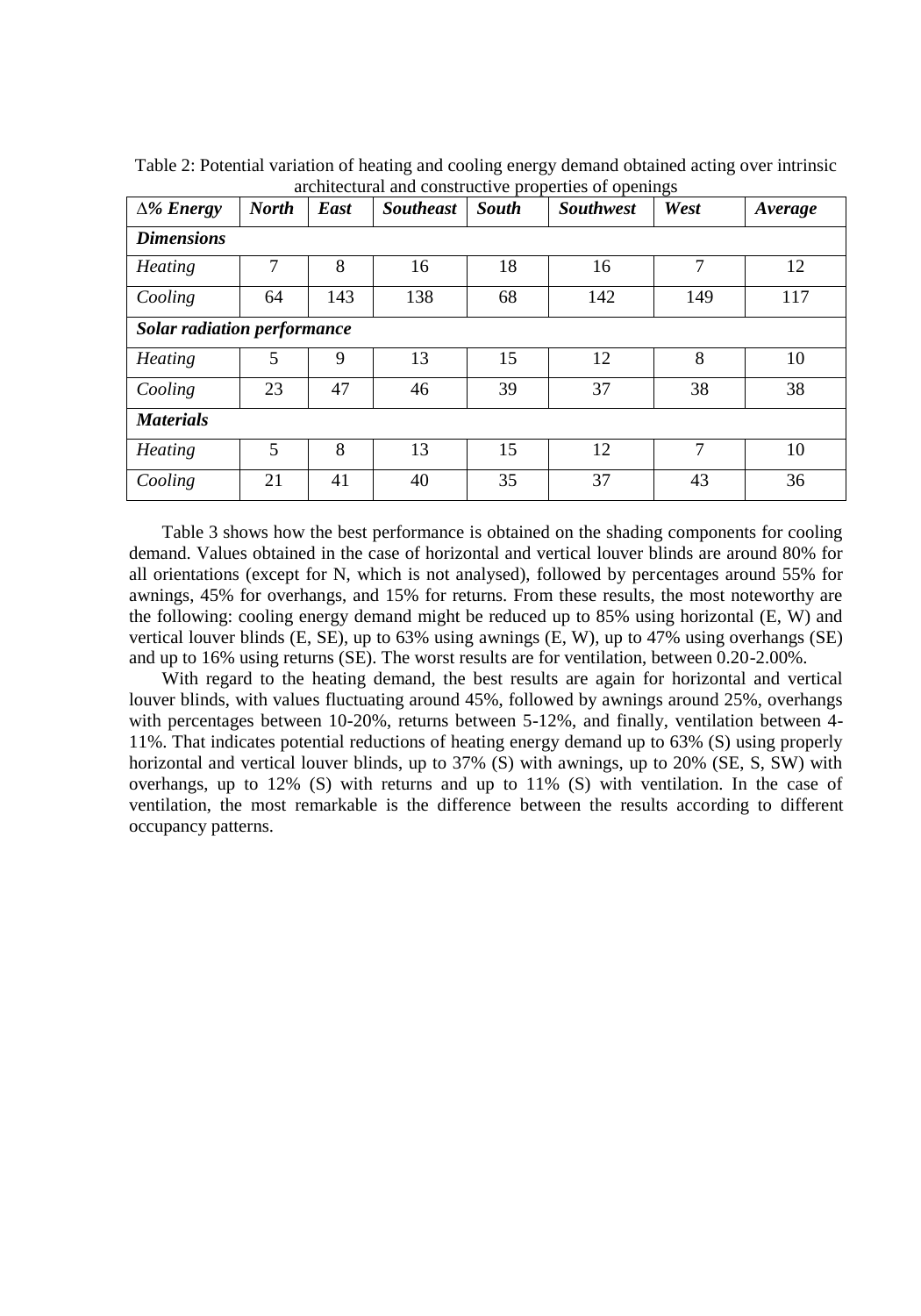| $\Delta$ % Energy               | <b>North</b>   | East            | <b>Southeast</b> | South             | openings elements of muoor environmental control<br><b>Southwest</b> | West            | Average         |  |  |  |  |
|---------------------------------|----------------|-----------------|------------------|-------------------|----------------------------------------------------------------------|-----------------|-----------------|--|--|--|--|
| <b>Overhangs</b>                |                |                 |                  |                   |                                                                      |                 |                 |  |  |  |  |
| <b>Heating</b>                  | $\frac{1}{2}$  | 10              | 20               | 20                | 20                                                                   | 10              | 16              |  |  |  |  |
| $\overline{Co}$ oling           | $\blacksquare$ | 46              | 47               | 40                | 44                                                                   | 44              | 44              |  |  |  |  |
| <b>Returns</b>                  |                |                 |                  |                   |                                                                      |                 |                 |  |  |  |  |
| <b>Heating</b>                  | $\overline{a}$ | $\overline{5}$  | $\overline{8}$   | 12                | $\overline{8}$                                                       | $\overline{5}$  | $\overline{7}$  |  |  |  |  |
| Cooling                         | ÷,             | $\overline{13}$ | 16               | 13                | 11                                                                   | 15              | 14              |  |  |  |  |
| <b>Horizontal louver blinds</b> |                |                 |                  |                   |                                                                      |                 |                 |  |  |  |  |
| Heating                         |                | 30              | 48               | 63                | 48                                                                   | 30              | 44              |  |  |  |  |
| Cooling                         |                | 85              | 82               | 75                | 82                                                                   | 85              | $\overline{82}$ |  |  |  |  |
| <b>Vertical louver blinds</b>   |                |                 |                  |                   |                                                                      |                 |                 |  |  |  |  |
| Heating                         |                | 30              | 51               | 60                | 48                                                                   | 30              | 44              |  |  |  |  |
| Cooling                         | $\overline{a}$ | 85              | 85               | 80                | 80                                                                   | 80              | 82              |  |  |  |  |
| <b>Awnings type A</b>           |                |                 |                  |                   |                                                                      |                 |                 |  |  |  |  |
| <b>Heating</b>                  | $\overline{a}$ | 15              | $\overline{30}$  | $\overline{37}$   | $\overline{30}$                                                      | 15              | $\overline{25}$ |  |  |  |  |
| Cooling                         | ÷,             | $\overline{63}$ | 60               | $\overline{45}$   | 60                                                                   | $\overline{63}$ | $\overline{58}$ |  |  |  |  |
| <b>Awnings type B</b>           |                |                 |                  |                   |                                                                      |                 |                 |  |  |  |  |
| <b>Heating</b>                  | ÷,             | 13              | 27               | 28                | $\overline{27}$                                                      | 13              | $\overline{21}$ |  |  |  |  |
| Cooling                         | ÷,             | $\overline{56}$ | $\overline{54}$  | $\overline{42}$   | $\overline{54}$                                                      | $\overline{56}$ | $\overline{53}$ |  |  |  |  |
| Ventilation                     |                |                 |                  |                   |                                                                      |                 |                 |  |  |  |  |
| <b>Heating</b>                  |                |                 |                  |                   |                                                                      |                 |                 |  |  |  |  |
| (1 oc)                          | $\overline{4}$ | $\overline{4}$  | $\epsilon$       | 6                 | 6                                                                    | 5               | 5               |  |  |  |  |
| (2 oc)                          | $\overline{6}$ | $\overline{7}$  | $\overline{9}$   | $\overline{10}$   | $\overline{9}$                                                       | $\overline{7}$  | $\overline{8}$  |  |  |  |  |
| (4 oc)                          | $\overline{7}$ | 9               | 10               | 11                | 10                                                                   | $\overline{9}$  | $\overline{9}$  |  |  |  |  |
| Cooling                         |                |                 |                  |                   |                                                                      |                 |                 |  |  |  |  |
| (1 oc)                          | 0.20           | $\mathbf{1}$    | $\mathbf{1}$     | 0.70              | 0.50                                                                 | 0.60            | 0.67            |  |  |  |  |
| (2 oc)                          | 0.30           | 1.70            | 1.70             | $\overline{1.10}$ | 0.90                                                                 | $\mathbf{1}$    | 1,12            |  |  |  |  |
| $\overline{(4\text{ }oc)}$      | 0.40           | $\overline{2}$  | $\overline{c}$   | 1.20              | $\mathbf{1}$                                                         | 1.20            | 1.30            |  |  |  |  |

Table 3: Potential variation of heating and cooling energy demand obtained by acting over openings elements of indoor environmental control

# **Discussion**

The following graphs show some of the more significant cases which have been analysed in this study.

Figure 4 shows how the alterations introduced in the window-to-wall ratio and in the frame proportion in West orientations produces a fluctuation in energy demand of up to 149% for cooling, with a maximum value of 218% demand for opening ratio >60% and a frame proportion of 10%; and a minimum value of 69%, for opening ratio  $\langle 20\%$  and a frame proportion of 40%.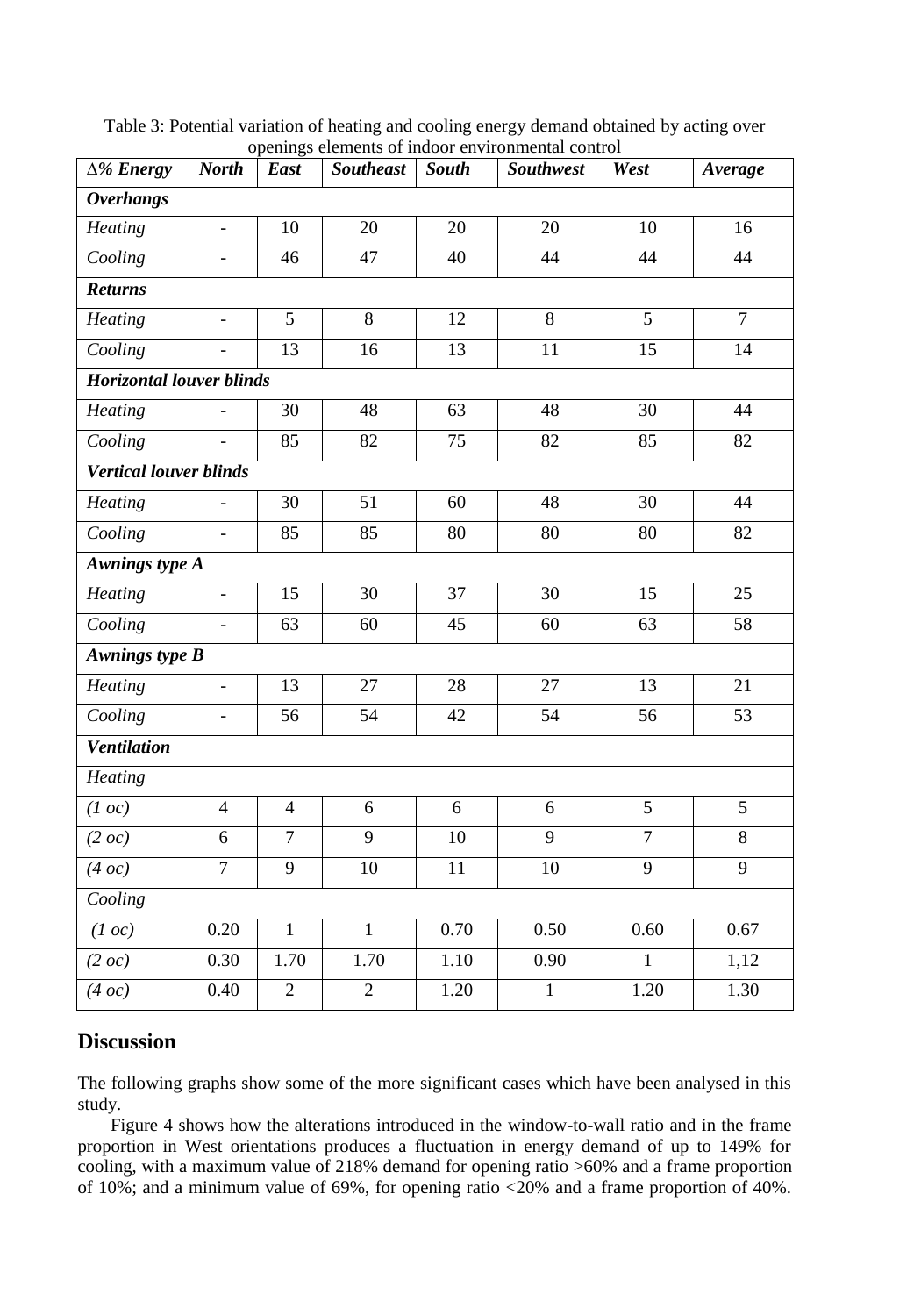These results reveal that, introducing different values for these two parameters, a variation of 149% in the refrigeration energy demand might be obtained.

Meanwhile in heating demand, this variation gets to the maximum value of 7%, with values between 71-78% for the cases that appear in Figure 5.



Figure 4: Variation on cooling energy demand for the *Dimensions* category in Western orientation.



Figure 5: Variation on heating energy demand for the *Dimensions* category in Western orientation.

Figure 6 shows the Shading Elements category, when sun protective elements are added to the opening such as horizontal fixed louver blinds in the Western orientation, variations in heating energy demand of 30% and in cooling of 85% will be obtained, with energy demand values between 63-93% for heating and between 13-98% for cooling. The best outcome for these cases is found in energy demand for cooling, where the incorporation of horizontal louver blinds to an opening changes demand from 98% to 20%.Therefore, there will be a reduction of 78% in energy demand for refrigeration. The results are very similar for vertical louver blinds and the other orientations E, SE, S and SW.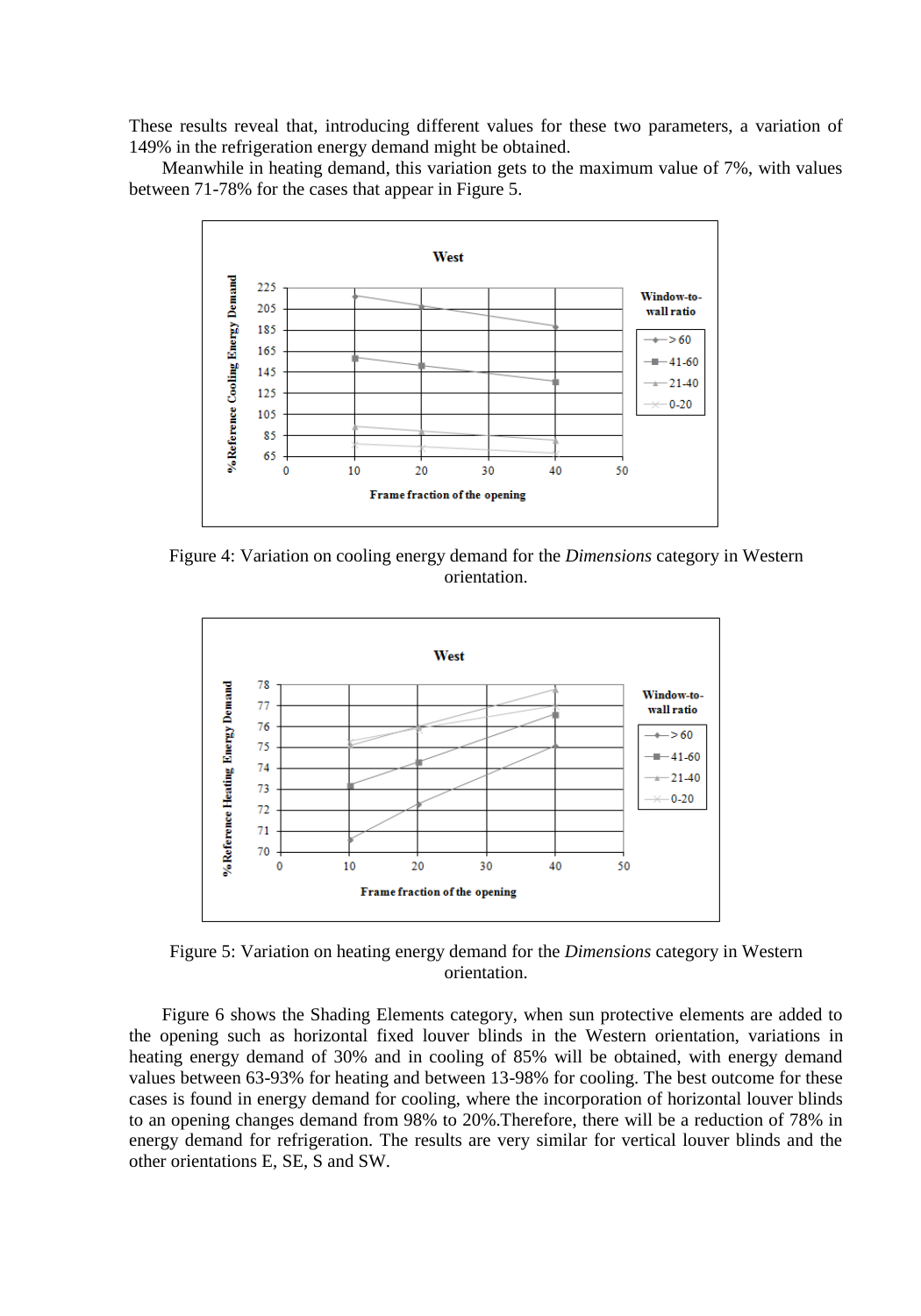

Figure 6: Variation on cooling and heating energy demand for the *Shading Elements* category – horizontal louver blinds in Western orientation.

Figures 7 and 8 show that in those cases analysed under the Solar Radiation Performance category, even for the North orientation, the alteration in parameters such as frame degree of absorption (frame colour) and glazing g-value produces significant variations of the energy demand percentages for cooling and heating. Values between 78-83% are obtained for the heating case (Fig. 7) and between 65-88% for cooling (Fig. 8); in other words, variations reaching 5% for heating and 23% for cooling.



Figure 7: Variation on heating energy demand for the *Solar Radiation Performance* category in Northern orientation.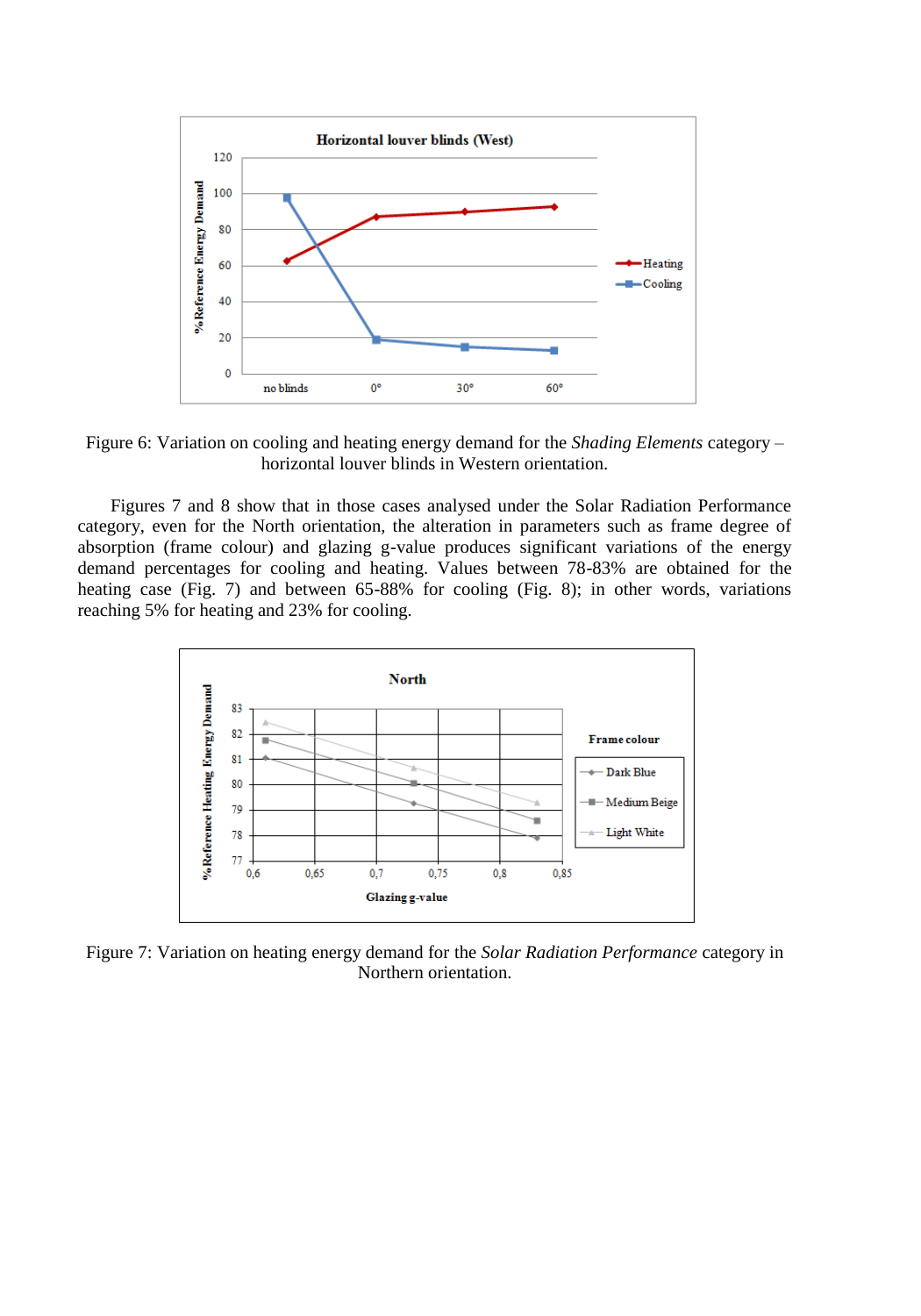

Figure 8: Variation on cooling energy demand for the *Solar Radiation Performance* category in Northern orientation.

Figures 9 and 10 show the cases analysed in the Materials category for the South orientation. The use of different combinations of frame U-value, glazing U-value and glazing g-value leads to variations in the heating demand that fluctuate between 70-85%, that is, variations of 15% in heating and between 47-82% in cooling, that is up to 35%.



Figure 9: Variation on heating energy demand for the *Materials* category in Southern orientation.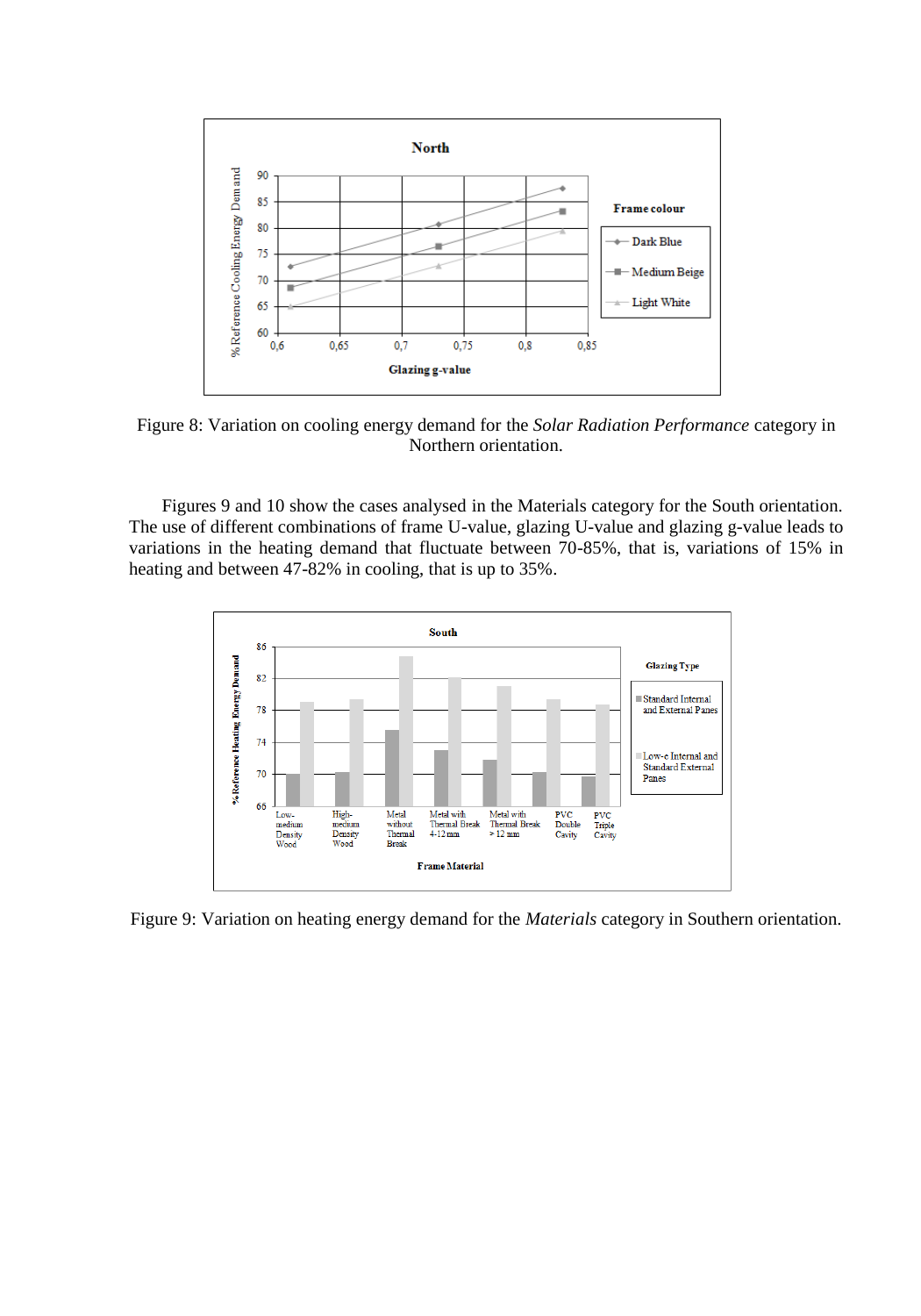

Figure 10: Variation on cooling energy demand for the *Materials* category in Southern orientation.

The results of this research are useful to optimize openings performance in every façade. They can guide the decision-making process, prioritizing between categories and bioclimatic needs of every façade. According to these findings, the greatest potential for energy savings through openings is in cooling demand. The priority order is as follows: 1st Dimensions, 2nd Shading elements, 3rd Solar radiation performance, 4th Materials and 5th Ventilation. As shown in tables 2 and 3, the potential for energy savings in heating demand is less, but also significant. In this case the order of priority varies slightly: 1st Shading elements, 2nd Dimensions, 3rd Solar radiation performance, 4th Materials and 5th Ventilation. In solar radiation performance and materials categories dimensions the fluctuation is very similar.

As with regard to the group of intrinsic architectural and constructive properties of opening categories, the potential in cooling demand is more relevant in E, SE, W and SW orientations than in N or S ones. In heating demand, the potential is more relevant in SE, S and SW orientations than N, E and W ones. For the opening elements of indoor environmental control group, the potential in cooling demand is more relevant in E, SE, W and SW orientations. In heating demand, the most relevant potential is in S, followed by SE and SW.

In view of the results, we can say that, generally speaking, what is favourable for heating demand is negative for cooling and vice versa. The contradictions between the construction solutions to be applied in winter and summer conditions in Southern European countries, such as Spain, with mild winters and very warm summers, make it necessary to adopt standard criteria that will facilitate activating and deactivating shading components according to the seasonal conditions (Leal and Maldonado 2008, 217-227). This need, together with an adequate architectural design in openings, may as well contribute to solve the climatic problems they have to tackle, and thus bringing significant changes in indoor temperature. Along this line, future research may pave the way for the incorporation of low-tech systems devised to improve comfort conditions in Mediterranean countries.

# **Conclusions**

1. It has been demonstrated the significant influence on energy demand achieved with the modification of the 14 opening characteristic parameters which shows the great potential that openings have to control energy consumption of indoor environment, when there is a careful design regarding bioclimatic criteria.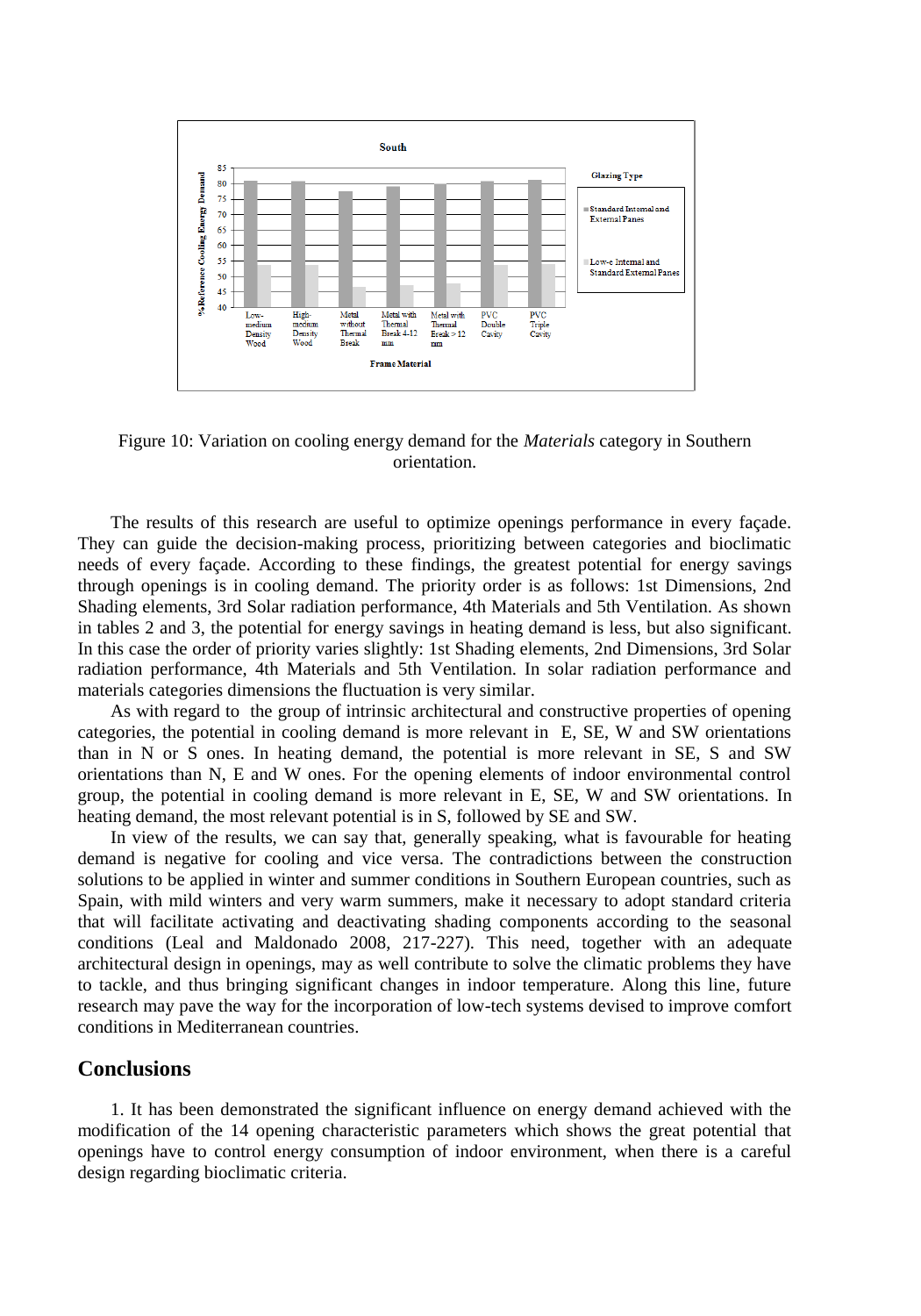2. The variation range on the *Dimensions* category can reach values up to 150% in cooling demand and up to 20% in heating, altering aspects such as window-to-wall ratio and frame percentage.

3. The variation percentage in the *Shading Components* goes up to 85% in cooling demand and to 60% in heating, altering overhangs and returns, horizontal and vertical louver blinds and awnings.

4. In the *Solar Radiation Performance* and the *Materials* categories, variation goes up to 50% in cooling demand and 15% in heating, altering parameters such as orientation, frame degree of absorption, g-value of glazing and U-value of frame and glazing.

5. Finally, in the *Ventilation* category, the greatest range reached is 10% in heating demand and 2% in cooling demand, modifying window frame air permeability, required air change rate and infiltration.

The conclusions of this analysis are more relevant in qualitative than in quantitative terms; particularly, numerical results might vary in different case studies. It is also necessary to consider that the onset hypotheses that have been used, as well as the hypothesis of LIDER software together with its default values might influence the results. For example, in the ventilation category, LIDER does not include in its database the actual data about wind direction because there are not reliable data for all the Spanish towns, so the same direction is considered in all cases (AICIA 2009b).

The variation in heating energy demand by means of the different openings under study would reduce this demand by 10-60%. As regards cooling consumption, low technology solutions applied to openings, such as the ones analysed in this article, might reduce or even eliminate completely that demand while, at the same time, they improve comfort. Both, new buildings and refurbishment regulations should allow projects to explore all the potential of openings in energy demand reduction: dimensions, solar radiation performance, materials, shading elements and ventilation. All of them should be considered independently for every orientation to optimize openings contribution to energy savings. Shading elements must be controlled depending on schedules to achieve their optimum performance, thus a combination of static and dynamic elements is advisable for optimizing heating and cooling demand in every season.

## **Acknowledgement**

We would like to thank Ingrid Chaires, a student of MIT Spain Program Intership, for her collaboration, and Mª Jesús González Díaz and Carmen Alonso Ruiz-Rivas for their advice and support. Thank you also to José Luis Molina Félix, Christian Suárez Soria and Álvaro Ruiz Pardo from Grupo de Termotecnia of Universidad de Sevilla for their comments and explanations about the software used in the research.

This research study has been developed in the framework of the "Sustainable Refurbishment Project", co-financed by CDTI (Centro para el Desarrollo Tecnológico e Industrial) and the company's partners on the project. The first author wants to express her acknowledgment for the scholarship for training research staff of the Technical University of Madrid funded by the project.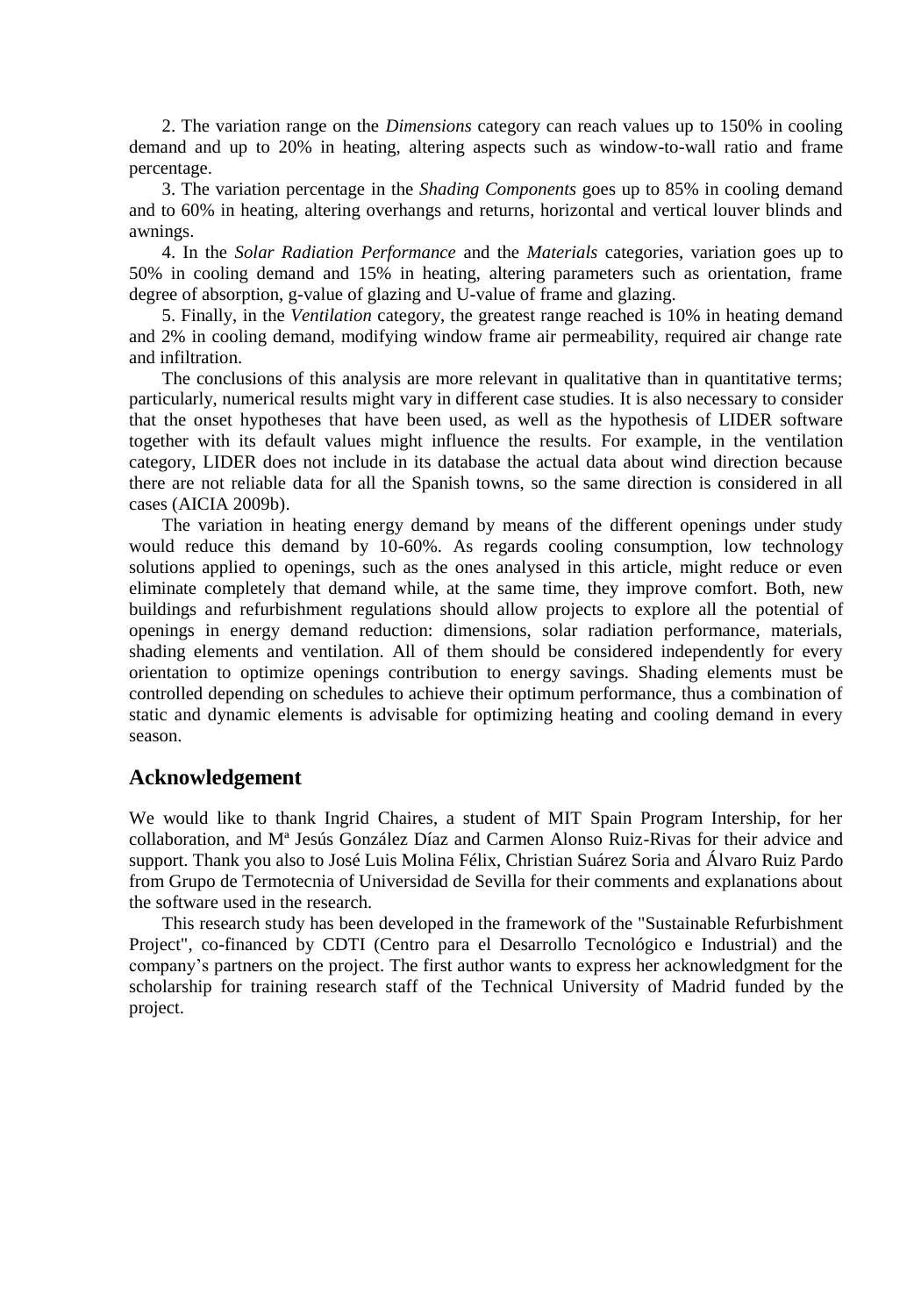## **REFERENCES**

- AENOR. 2000. Puertas y Ventanas. Permeabilidad Al Aire. Clasificación. UNE-EN 12207. Madrid: AENOR.
- AICIA. 2009a. Condiciones De Aceptación De Procedimientos Alternativos a LIDER y CALENER. Calificación De Eficiencia Energética De Edificios. Madrid: IDAE (Instituto para la Diversificación y Ahorro de la Energía) y Ministerio de Vivienda.
- ———. 2009b. Condiciones De Aceptación De Procedimientos Alternativos a LIDER y CALENER. Anexos. Madrid: IDAE (Instituto para la Diversificación y el Ahorro de la Energía) y Ministerio de Vivienda.
- Cuchí, Albert. 2010. Cambio Global España 2020/50. Sector Edificación. Madrid: Green Building Council España, Asociación Sostenibilidad y Arquitectura y Centro Complutense de Estudios e Información Medioambiental de la Fundación General de la Universidad Complutense de Madrid.
- Cuevas, Cristian, Adelqui Fissore, and Nestor Fonseca. 2010. "Natural Convection at an Indoor Glazing Surface with Different Window Blinds." Energy and Buildings 42 (10): 1685- 1691.
- Dalenback, JO. 1996. "Solar Energy in Building Renovation." Energy and Buildings 24 (1): 39- 50.
- Erell, E., Y. Etzion, N. Carlstrom, M. Sandberg, J. Molina, I. Maestre, E. Maldonado, V. Leal, and O. Gutschker. 2004. ""SOLVENT": Development of a Reversible Solar-Screen Glazing System." Energy and Buildings 36 (5): 467-480.
- Fissore, Adelqui and Néstor Fonseca. 2007. "Experimental Study of the Thermal Balance of a Window, Design Description." Building and Environment 42 (9): 3309-3321.
- ———. 2007. "Measurement Results and Experimental Analysis Study of the Thermal Balance of a Window." Building and Environment 42 (10): 3570-3581.
- IDAE. "Factores De Conversión Energía Final Energía Primaria y Factores De Emisión De CO2 - 2011." Instituto para la Diversificación y Ahorro de la Energía y Ministerio de Industria, Turismo y Comercio, [http://www.idae.es.](http://www.idae.es/)
- Instituto de Ciencias de la Construcción Eduardo Torroja (Centro Superior de Investigaciones Científicas). 2010. "Catálogo De Elementos Constructivos Del CTE." Ministerio de Fomento. Gobierno de España, [www.codigotecnico.org.](http://www.codigotecnico.org/)
- ———. 2010. "Código Técnico De La Edificación. Documento Básico De Ahorro De Energía. HE 1: Limitación De La Demanda Energética." Ministerio de Fomento. Gobierno de España, [www.codigotecnico.org.](http://www.codigotecnico.org/)
- ———. 2010. "Código Técnico De La Edificación. Documento Básico De Salubridad. HS 3: Calidad Del Aire Interior." Ministerio de Fomento. Gobierno de España, [www.codigotecnico.org.](http://www.codigotecnico.org/)
- International Energy Agency. 1999. Solar Renovation Concepts and Systems, IEA Solar Heating and Cooling Programme Task 20 Solar Energy in Building Renovation, Subtask F: Improvement of Solar Renovation Concepts and Systems, Technical Report Task 20 STF N12.
- Leal, V. and E. Maldonado. 2008. "The Role of the PASLINK Test Cell in the Modelling and Integrated Simulation of an Innovative Window." Building and Environment 43 (2): 217-227.
- Luxán García de Diego, Margarita de. 2009. Actuaciones Con Criterios De Sostenibilidad En La Rehabilitación De Viviendas En El Centro De Madrid : Aplicación Para Los Barrios De Hortaleza, Jacinto Benavente, Lavapiés, Chamberí, Justicia, Sol, Tetuán, Palos De Moguer, Arganzuela y Áreas De Salamanca y Goya. Madrid: Empresa Municipal Vivienda y Suelo del Ayuntamiento de Madrid.